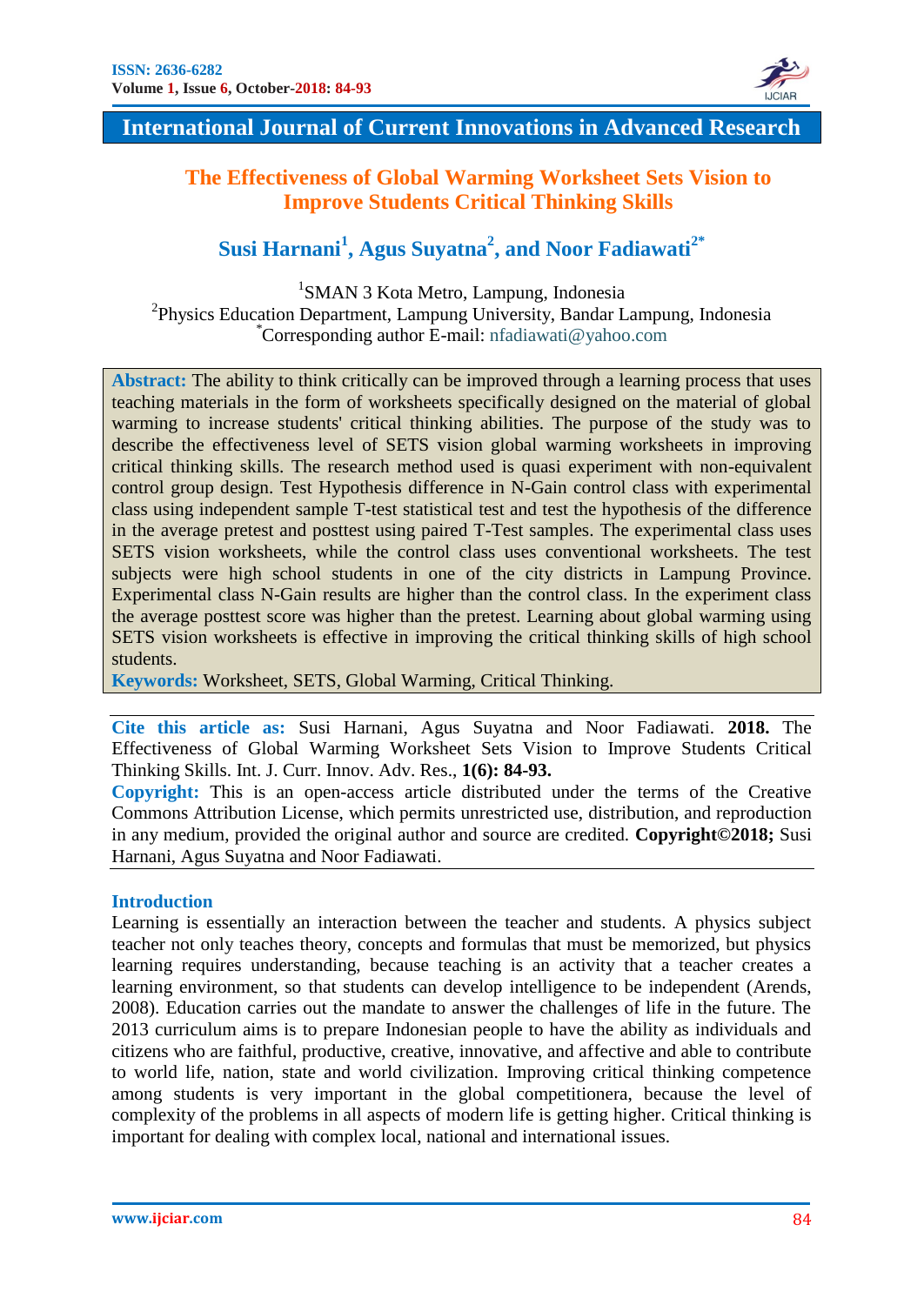

Critical thinking is a directed and clear process that is used in mental activities such as solving problems, making decisions, persuading, analyzing assumptions, and conducting scientific research (Kartimi and Liliasari, 2012), in addition according to Snyder and Snyder, (2008) critical thinking is a skill learned requires instruction and practice. The most valuable skills that can be passed on by the school to its graduates and learning goals for teachers are critical thinking (Thompson, 2011). Learning activities of the concepts, principles, and theories are well structured can be used as a way to improve critical thinking skills.

According to Duron *et al.,* (2006) students' critical thinking skills can be optimized through the learning process of learning through five learning steps that are student-centered, namely a) determining learning objectives, b) teaching through questions, c) practice before you assess, review, improve, and increase, d) provide feedback and e) learning assessment, so that critical thinking skills and learning outcomes of students can improve. For students and teacher worksheets can be one of the guidelines in the implementation of learning and as an evaluation tool to find out the achievement of learning outcomes. Learners need worksheets that lead to critical thinking indicators. Five indicators of critical thinking are (a) providing simple explanations, (b) building basic skills, (c) concluding, (d) providing further explanations, (e) managing strategies and tactics (Ennis, 1996). The worksheet directs the learning process of students to find concepts, theory of conclusions (Astuti and Setiawan, 2013). Where learning produces positive effects on students and is accustomed to thinking science / scientifically so that students can find several ways to solve problems encountered (Birdsall, 2013).

Global warming is a new material in the curriculum that is used today. One of the environmental problems of living today, the impact of global warming is climate change that can affect rainfall patterns and sea level rise (Shepardson *et al.,* 2011). According to Meehl *et al.,*(2005) sea level rise reached 32%. The current perceived impact on island nations, Indonesia is the most vulnerable to rising sea levels climate change and sea level rise are implications of global warming, caused by increases in greenhouse gases, especially carbon dioxide  $(CO_2)$  and methane  $(CH_4)$ . The impact of global warming can be reduced by understanding the basic concepts of global warming right so that students know what impacts will occur due to global warming, so students can determine the right coping solutions.

Understanding the concept of global warming of students in Indonesia is still low (Rosidin and Suyatna, 2017) and in the Midwest according to Shepardson *et al.,* (2011) high school students are still confused in understanding the material that causes global warming, namely the greenhouse effect. Most of the children interviewed are unable to answer the greenhouse effect questions correctly (Taber and Taylor, 2009). Natural conditions today are inseparable from the influence of technological developments (Hadzigeorgiou and Skoumios, 2013).

Submitting the material of global warming certainly requires a media that can lead students to think critically. The selection of appropriate media is also a contributing factor to the success of learning. According to Nugraha *et al.,* (2013) by using SETS visionary instructional materials can provide students 'footholds and lures to look for relationships between elements so that students' critical thinking skills can improve. The concept of global warming can be easily understood and lasts a long time if learning is related to everyday life and is packaged interestingly, (Duron *et al.,* 2006).

Based on the problems faced, it is necessary to learn global warming using worksheet SETS visionary that can improve students critical thinking. Worksheet is one of the teaching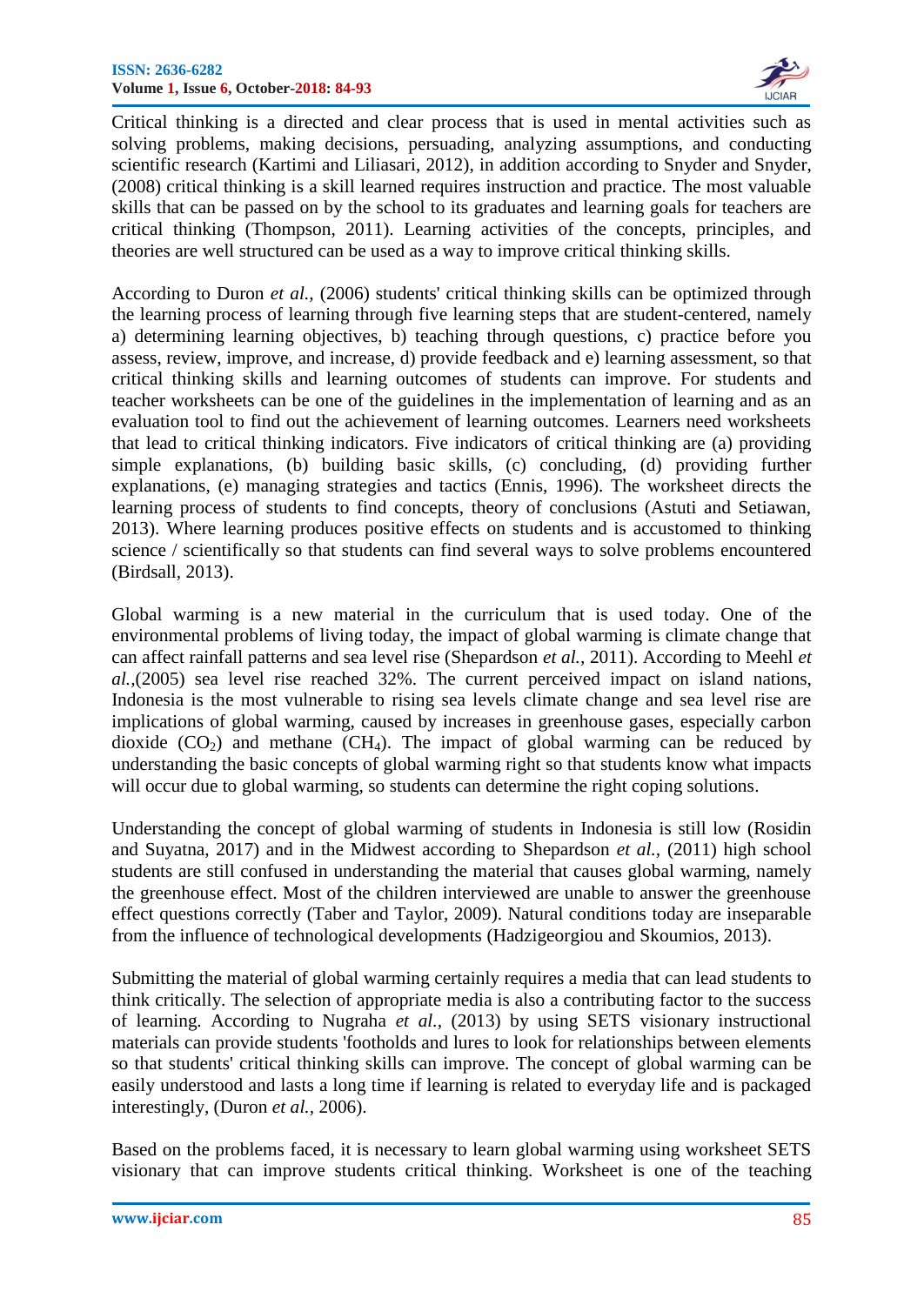

materials that are important for achieving success in learning global warming. Worksheets are teaching materials that have been packaged in such a way that students are expected to be able to study the teaching material independently (Damayanti, 2013). By using worksheet victionary SETS-enabled worksheets, the teacher can provide footholds and lure students to look for relationships between elements in SETS so that students' critical thinking skills can improve. SETS visionary learning that connects the theories learned with their application in the form of technology, their impact on society and the environment is a form of learning that is real and contextual (Nugraha *et al.,* 2013).

Based on the analysis of student responses to the questionnaire given to 30 high school students, it is known that as many as 93% of students stated that students need worksheets to make it easier for global warming material. The results of the questionnaire analysis of 4 teachers at SMAN 3 Metro found that 60% of teachers agreed if a worksheet with SETS vision is developed to improve students' ability to think critically, because the worksheet is not yet available to support the learning process.



**Figure 1. Flowchart of SETS vision for global warming worksheets**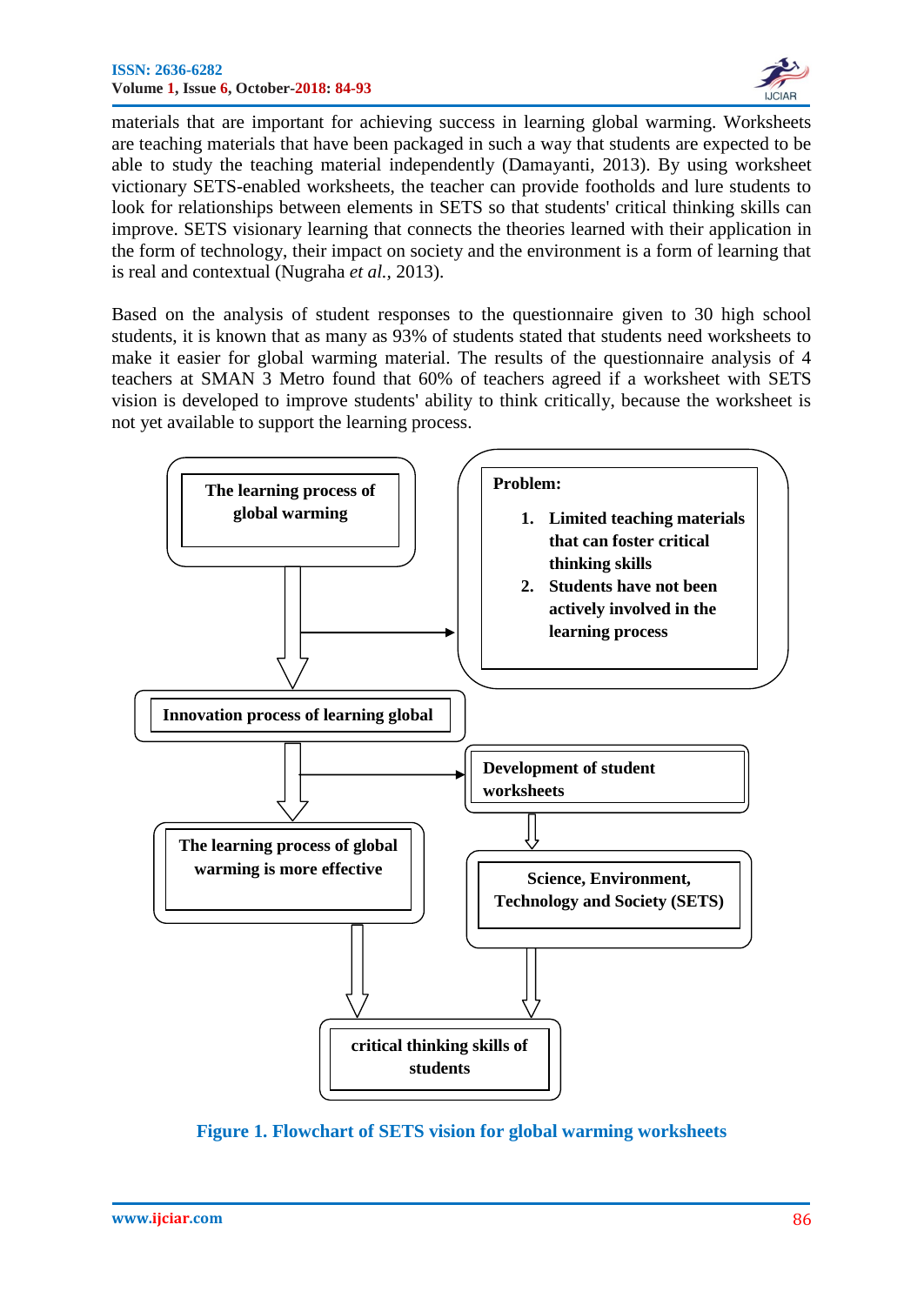

Worksheets designed specifically for global warming material so that learning in this material can be more efficient because one of the causes of the lack of success in understanding the learning material in learning is due to the absence of teaching materials (special worksheets supporting the learning of global warming material). This study aims to describe the effectiveness of SETS visionary global warming worksheets to improve the thinking skills of high school students.

Material of global warming is easy to understand and lasts long when packaged learning is interesting (Duron *et al.,* 2006). Students' critical thinking abilities can be optimized through 5 steps: determining learning goals, teaching through questions, experimenting before drawing conclusions, providing learning feedback and assessment, so that critical thinking skills and student learning outcomes can improve, the 5 steps are written on the worksheet global warming by using SETS vision worksheets, the teacher can provide footholds and lure students to find the linkages between elements in SETS so that students' critical thinking skills can improve. SETS visionary learning that connects the theories studied with their application in the form of technology, their impact on society and the environment is a form of learning that is real and contextual (Nugraha *et al.,* 2013).

#### **Method**

The research method used is quasi experiment with non eqivalen control group design. The effectiveness of the learning process using the worksheet is seen from the results of the Pretest and Posttest. Implementation of research in high school in the city of Metro Lampung province. The subjects of the study are the experimental class XI IPA1 and the control class XI IPA2. Subjects are determined through purposive sampling by considering aspects of specific research objectives. The research design is illustrated in table 1.

| <b>Table 1. Design of pretest-position of control class and experimental class</b> |                |                               |                 |  |  |
|------------------------------------------------------------------------------------|----------------|-------------------------------|-----------------|--|--|
| <b>Student Group (class)</b>                                                       | <b>Pretest</b> | <b>Treatment</b>              | <b>Posttest</b> |  |  |
| Experimental                                                                       | Pretest        | <b>SETS</b> vision worksheet  | Posttest        |  |  |
| Control                                                                            | Pretest        | <b>Conventional Worksheet</b> | Posttest        |  |  |
| $E_{\text{roonical and Normon}} E W_0 \sim (2006)$                                 |                |                               |                 |  |  |

|  |  |  | Table 1. Design of pretest-posttest of control class and experimental class |
|--|--|--|-----------------------------------------------------------------------------|
|--|--|--|-----------------------------------------------------------------------------|

Fraenkel and Norman E. Wallen (2006)

Before the effectiveness level analysis is carried out, to find out that the data produced is normally distributed and come from the same variance, the normality test and homogeneity test are first carried out.The effectiveness of the learning process is seen from the results of the Pretest and Posttest. Data analysis used independent sample T-Test and pretest-posttest mean difference test to measure the effectiveness of SPSS assisted at a significant level of  $\alpha$  = 5%. The effectiveness of the learning process using a worksheet based on the average normalized gain value can be calculated using the following equation:

**N-gain** (< g >) =  $\frac{(\frac{0}{6} < Sf > - \frac{0}{6} < Si >)}{2}$  $(100 - \frac{96}{55})$ Note :  $S_f$  = posttest value

 $S_i$  = pretest value

 $S_m$  = maximum value

Classify normalized N-gain as follows: (1) if the g value  $\geq$  0.7, then the resulting N-gain is in the high category, (2) If  $0.3 \le g \le 0.7$ , the resulting N-gain is in the medium category, (3) If it is <0.3, then the resulting N-gain is in the low category (Hake, 1999).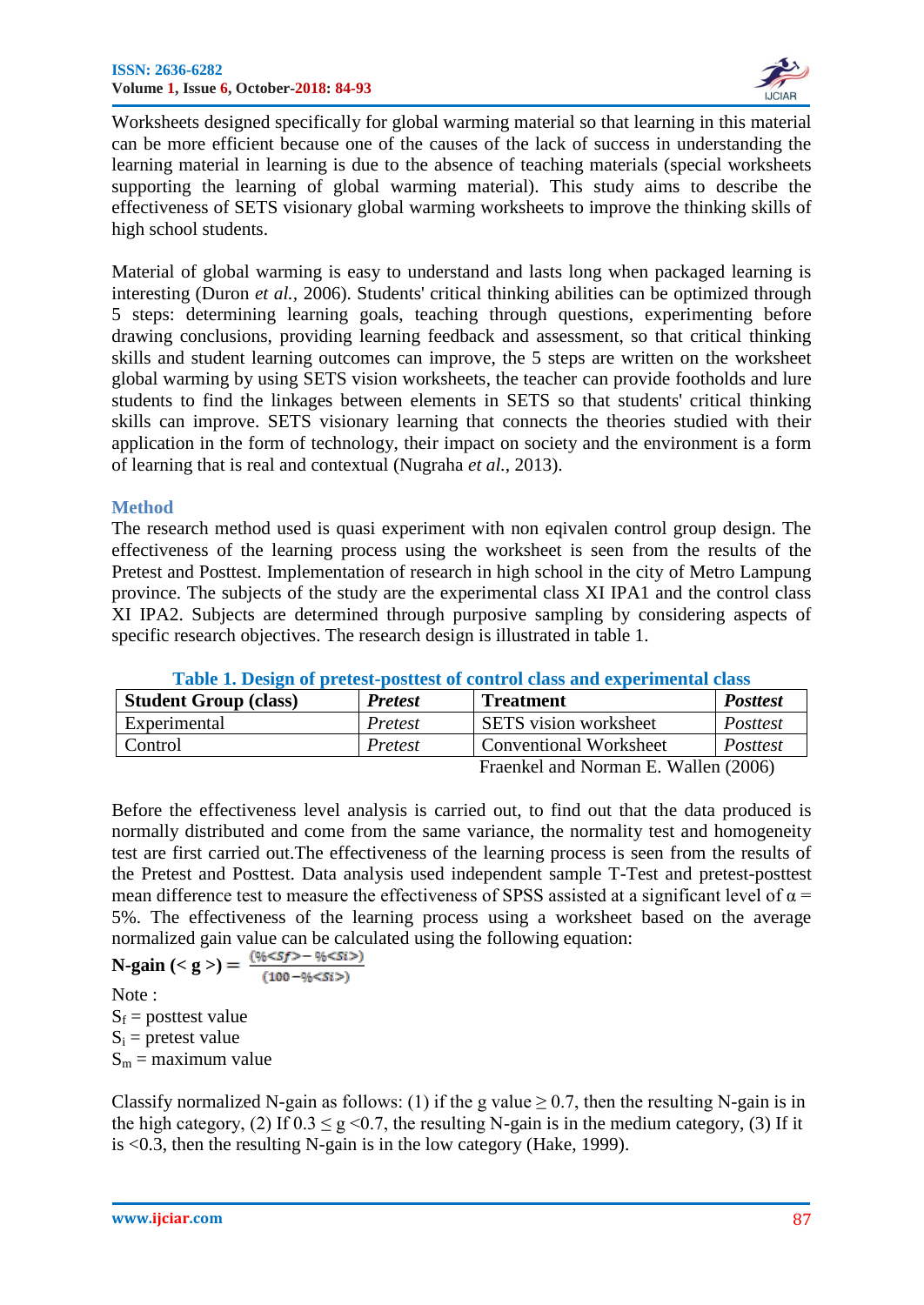

### **Results and Discussion**

Based on the results of preliminary studies to analyze problems that occur in the field and needs analysis.The results of the initial concept analysis of students about the subject matter of global warming on students are that 85% of students do not know about greenhouse gases and are unable to explain exactly how greenhouse gases can cause global warming, 87% of students cannot properly mention due to global warming and 77% of students do not understand the actions that must be taken regarding actions to reduce global warming.The results of the initial study of the questionnaire of teachers' needs on the material of global warming in high schools in the city of Metro obtained 83% of teachers need worksheets of science-based global warming that can foster critical thinking. Based on the analysis of the results of the preliminary research conducted, the researchers concluded that it is necessary to develop SETS visionary global warming worksheet to improve critical thinking skills at SMA Negeri 3 Metro to help facilitate teachers and students in the learning process of global warming material so that the learning process will better achieve the objectives of physics learning with effective and efficient. Learning needs of global warming material given to students is known that as many as 100% of students state that they need special worksheets in learning material such as Global Warming.The SETS learning process is shown in table 2.

| Worksheet                                  | <b>Critical Thinking</b>                           | <b>Student Activities</b>                             |  |
|--------------------------------------------|----------------------------------------------------|-------------------------------------------------------|--|
|                                            | <b>Indicators</b>                                  |                                                       |  |
| <b>Science</b><br>The worksheet displays a | Learners can provide a<br>graphical explanation of | Students discuss with group<br>members to observe the |  |
| graph of temperature rise                  | the temperature rise of                            | graph of global warming                               |  |
| data.                                      | global warming.                                    | temperature rise.                                     |  |
| <b>Environment</b>                         | <b>Students</b><br>provide<br>can                  | <b>Students</b><br>conduct                            |  |
| worksheet<br>The<br>displays               | of<br>conclusions<br>the                           | discussions<br>with<br>group                          |  |
| images of human activities                 | pictures /<br>phenomena                            | members to observe<br>the                             |  |
| environmental<br>that cause                | presented.                                         | image / phenomenon effects                            |  |
| pollution that causes global               |                                                    | of human activities<br>that                           |  |
| warming                                    |                                                    | environmental<br>cause                                |  |
|                                            |                                                    | that<br>pollution so<br>these                         |  |
|                                            |                                                    | activities can cause global                           |  |
|                                            |                                                    | warming.                                              |  |
| <b>Technology</b>                          | Students can provide an                            | <b>Students</b><br>conduct                            |  |
| worksheet<br>The<br>displays               | explanation of the impact                          | discussions<br>with<br>group                          |  |
| technologies used in human                 | of the technology used                             | members so that they can                              |  |
| activities that can cause                  | for human activities on                            | provide an explanation of                             |  |
| greenhouse gases that cause                | global warming                                     | the impact of the technology                          |  |
| global warming.                            |                                                    | used for human activities on                          |  |
|                                            |                                                    | global warming.                                       |  |
| <b>Society</b>                             | <b>Students</b><br>provide<br>can                  | Students conduct                                      |  |
| Learners are looking for                   | or techniques<br>strategies                        | discussions with group                                |  |
| ideas / ideas in reducing                  | (ideas).                                           | members to look for ideas /                           |  |
| human activities that                      |                                                    | ideas in reducing human                               |  |
| produce greenhouse gases                   |                                                    | activities that produce                               |  |
| that cause global warming.                 |                                                    | greenhouse gases that cause                           |  |
|                                            |                                                    | global warming.                                       |  |

#### **Table 2. Results of Global Warming worksheet activities 1 with SETS vision**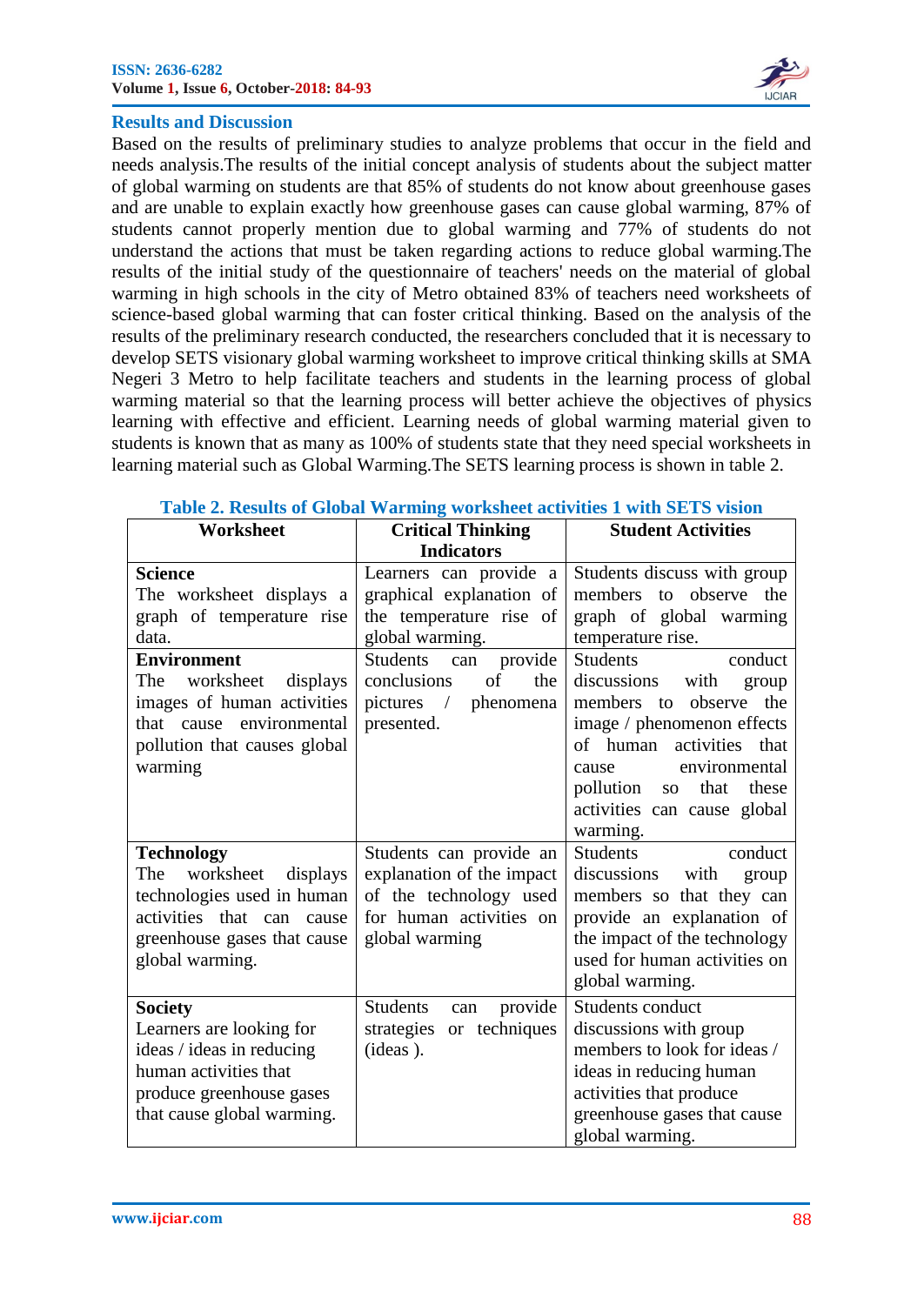

| Table 3. Results of worksheet activities 2 Global Warming with SETS vision                                                                                                                                                                                                         |                                                                                                                               |                                                                                                                                                                                                                                                                                                                                                      |  |  |  |
|------------------------------------------------------------------------------------------------------------------------------------------------------------------------------------------------------------------------------------------------------------------------------------|-------------------------------------------------------------------------------------------------------------------------------|------------------------------------------------------------------------------------------------------------------------------------------------------------------------------------------------------------------------------------------------------------------------------------------------------------------------------------------------------|--|--|--|
| Worksheet                                                                                                                                                                                                                                                                          | <b>Student Activities</b><br><b>Critical Thinking</b>                                                                         |                                                                                                                                                                                                                                                                                                                                                      |  |  |  |
|                                                                                                                                                                                                                                                                                    | <b>Indicators</b>                                                                                                             |                                                                                                                                                                                                                                                                                                                                                      |  |  |  |
| <b>Science</b><br>Teacher worksheets display<br>videos of natural disasters,<br>uncertain seasons, melting<br>ice poles, fires and floods.                                                                                                                                         | Students can observe and<br>consider the results of<br>observations, by recording<br>things that<br>are<br>very<br>necessary. | <b>Students</b><br>discuss<br>with<br>group members to observe<br>videos of natural disasters,<br>uncertain seasons, melting<br>ice poles, fires,<br>and<br>floods.                                                                                                                                                                                  |  |  |  |
| <b>Environment</b><br>The<br>worksheet<br>displays<br>unfavorable<br>of<br>images<br>environments such as rising<br>sea levels, cracked soil due<br>prolonged<br>drought,<br>to<br>extinction of<br>some<br>endangered species at the<br>poles, and loss of coral<br>reefs at sea. | <b>Students</b><br>provide<br>can<br>conclusions<br>of<br>the<br>pictures / phenomena<br>presented.                           | students<br>discuss<br>with<br>group members to observe<br>unfavorable<br>environmental images /<br>phenomena such as rising<br>sea levels, cracked land<br>due to prolonged drought,<br>extinction<br>of<br>some<br>endangered species at the<br>poles, and loss of coral<br>reefs in the sea also<br>answer questions provided<br>in the worksheet |  |  |  |
| <b>Technology</b><br>worksheet<br>The<br>displays<br>actions taken using several<br>technologies<br>such<br>as<br>transportation, electricity<br>generation                                                                                                                        | Students can provide an<br>explanation of the impact<br>of the technology used for<br>human activities on global<br>warming.  | Students<br>conduct<br>discussions<br>with group<br>members so that they can<br>provide an explanation of<br>what actions should be<br>taken if using excessive<br>transportation,<br>using<br>electricity<br>excess<br>and<br>some activities that can<br>cause global monitoring                                                                   |  |  |  |
| <b>Society</b><br>Learners are looking for<br>ideas / ideas in reducing<br>activities<br>that<br>human<br>produce greenhouse gases<br>that cause global warming.                                                                                                                   | provide<br>Students can<br>strategies or techniques<br>(ideas / ideas).                                                       | Students conduct<br>discussions with group<br>members to look for ideas<br>/ ideas in reducing human<br>activities<br>that produce<br>greenhouse<br>gases<br>that<br>cause global warming.                                                                                                                                                           |  |  |  |

The effectiveness test of SETS visionary global worksheet is done by analyzing the results of pretest and posttest critical thinking skills of students regarding the causes and effects of global warming and ideas to overcome the effects of global warming. The results of effectiveness analysis are presented in table 4.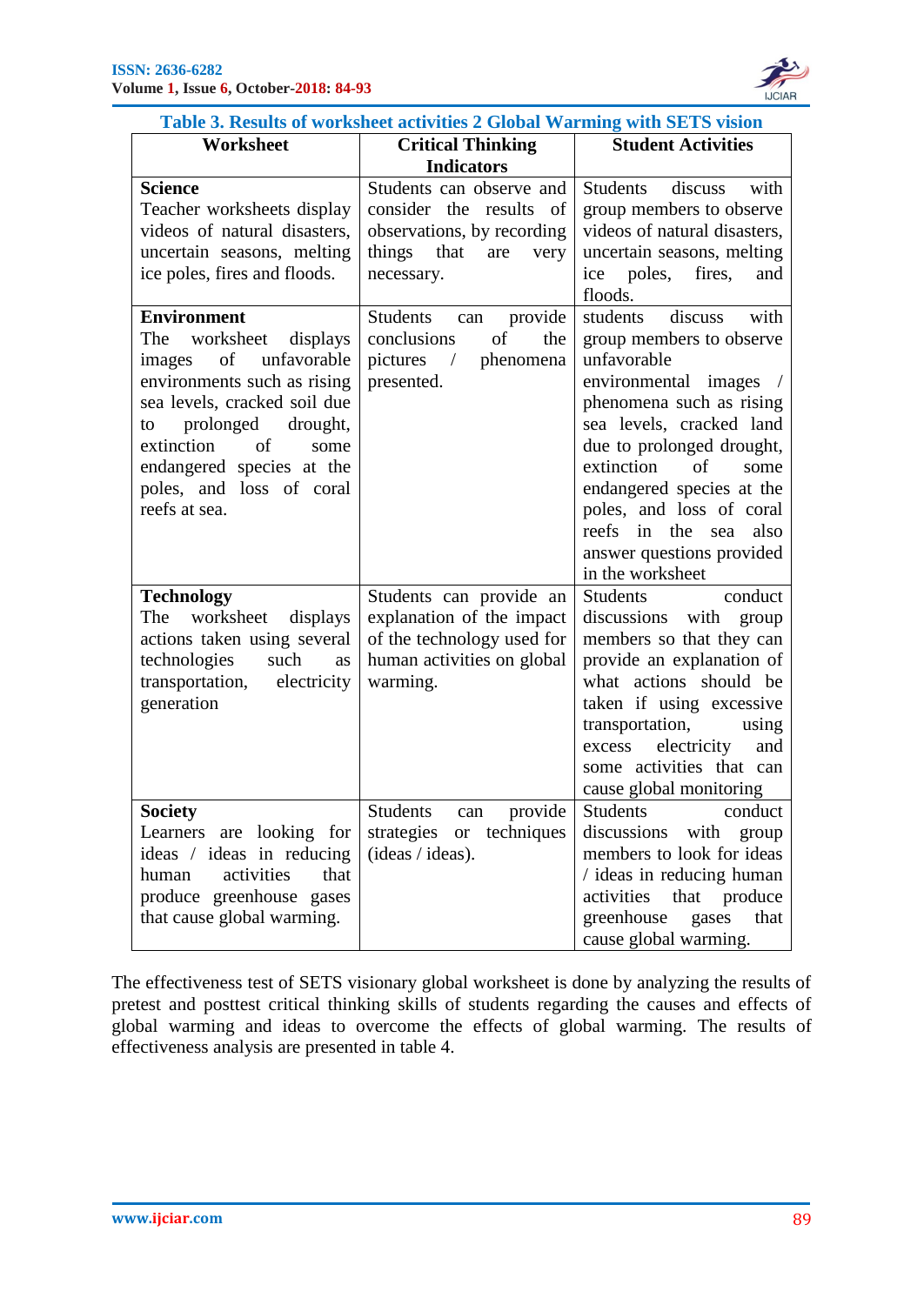

| <u>I ADIC 7. DHICKIN KSI OI PREKSI ANU POSHESI MKAN OI CHIREAI MMMMIZ SIMB</u> |                                           |                                            |        |                                                                   |  |  |
|--------------------------------------------------------------------------------|-------------------------------------------|--------------------------------------------|--------|-------------------------------------------------------------------|--|--|
| <b>Treatment</b>                                                               | <b>Protest</b><br>Average<br><b>Value</b> | <b>Posttest</b><br>Average<br><b>Value</b> | N-gain | <b>Paired</b><br><b>Samples</b><br><b>Test Sig.</b><br>(2-tailed) |  |  |
| SETS visioned global warming<br>worksheet (experimental class)                 | 50,65                                     | 86,19                                      | 0,704  | 0,000                                                             |  |  |
| Available worksheets<br>(control class)                                        | 57,16                                     | 74,06                                      | 0,370  | 0,633                                                             |  |  |
| Independent Samples Test (Sig)                                                 | 0,00                                      |                                            |        |                                                                   |  |  |

 **Table 4. Different test of pretest and posttest mean of critical thinking skills**

The results of the independent sample t-test showed that there is no difference in the initial ability of the average students in the experimental class and control class ( $p = 0.633$ ) 0.05).After the experimental class learning process with the treatment using SETS vision global warming worksheet while the control class using conventional worksheet is done posttest to find out the final results. The learning process obtains the average posttest results of the experimental class using SETS visioned global warming worksheets 86.19 and the average value of the control class using conventional worksheets 74.06.Critical thinking ability of students who obtained learning using SETS vision work increased significantly at 95% confidence level ( $P = 0,000 \le 0,05$ ) from 50,65 to 86,19. The average posttest result of N-gain for the experimental class is 0.704 with the high category and the control class is 0.370 with the medium category. It appears that the use of SETS vision worksheet is more effective in improving students' critical thinking skills on global warming material. The effectiveness of SETS vision global worksheet to improve students' critical thinking skills can be seen in the analysis results on indicators thinking critically shown in table 5.

| No.                 | <b>Critical Thinking</b>                                                      | <b>Class</b>      |          |                |                 | ${\bf P}$ |
|---------------------|-------------------------------------------------------------------------------|-------------------|----------|----------------|-----------------|-----------|
| Questi<br><b>on</b> | <b>Indicator</b>                                                              | <b>Experiment</b> | Criteria | <b>Control</b> | <b>Criteria</b> |           |
| $\mathbf{1}$        | Analyze arguments.                                                            | 0.77              | High     | 0.56           | medium          | 0,00      |
| $\overline{2}$      | Defining terms and<br>considering<br>a definition.                            | 0.82              | High     | 0.60           | Medium          | 0,00      |
| 3                   | Consider whether the<br>source can be trusted<br>or not.                      | 0.87              | High     | 0.53           | Medium          | 0,00      |
| $\overline{4}$      | Ask<br>and<br>answer<br>clarification<br>questions and critical<br>questions. | 0.81              | High     | 0.61           | Medium          | 0,00      |
| 5                   | Inducing<br>and<br>considering<br>the<br>results of induction.                | 0.72              | High     | 0.61           | Medium          | 0,00      |
| 6                   | Decide an action.                                                             | 0.81              | High     | 0.55           | Medium          | 0,00      |
| 7                   | Make and study the<br>values<br>of<br>consideration.                          | 0.62              | High     | 0.55           | Medium          | 0,00      |

# **Table 5. Average N-Gain of Critical Thinking Skills for Each Indicator**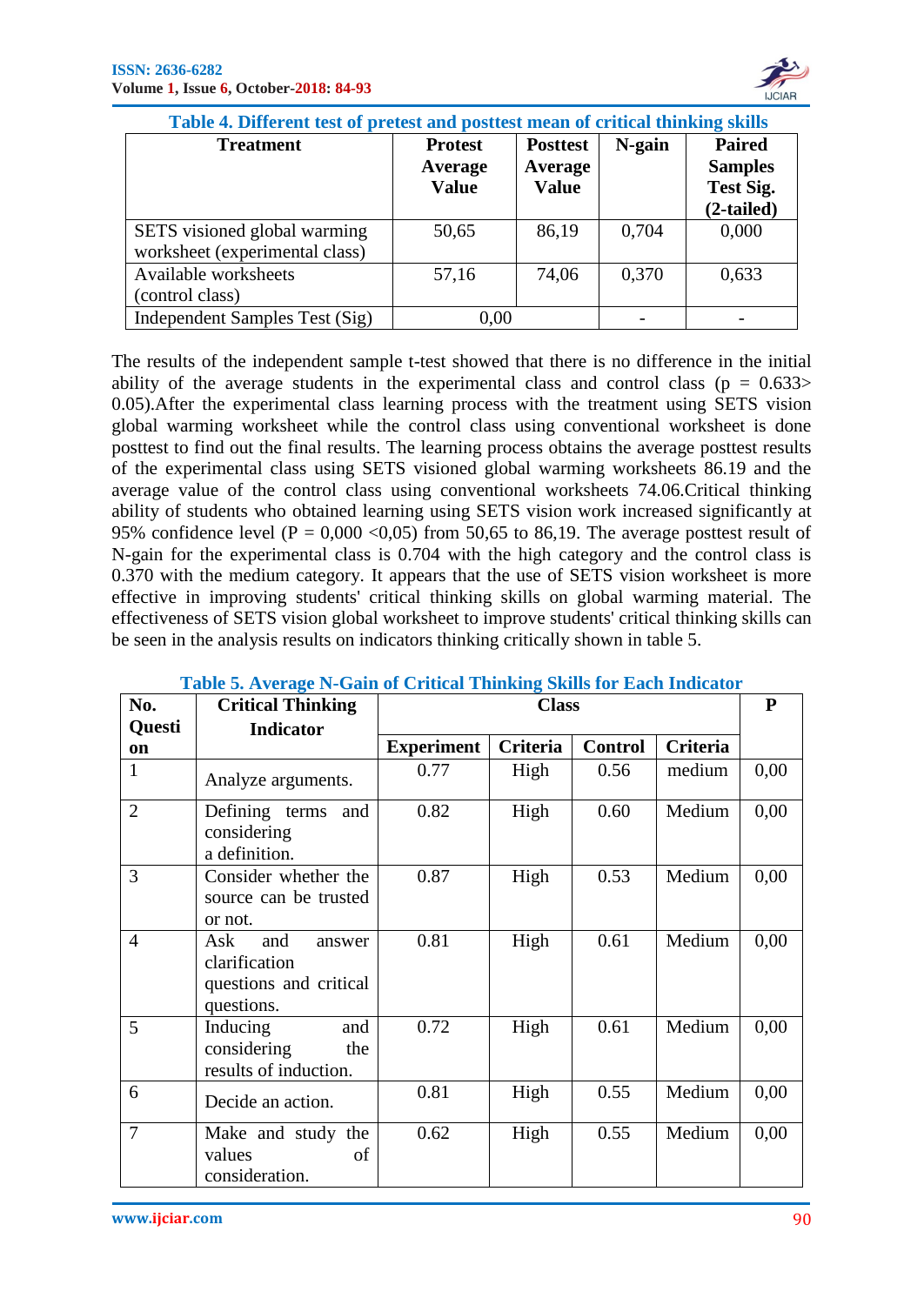

|    | Reduce and consider  | 0.87 | High | 0.56 | Medium | 0,00 |
|----|----------------------|------|------|------|--------|------|
|    | of<br>results<br>the |      |      |      |        |      |
|    | deductions.          |      |      |      |        |      |
|    | Analyze arguments.   | 0.72 | High | 0.56 | Medium | 0,00 |
| 10 | Analyze arguments.   | 0.77 | High | 0.56 | Medium | 0,00 |
|    | Average              | 0,71 | High | 0,60 | Medium | 0,00 |

Broadly speaking, learning using SETS vision worksheet development results is quite effective in improving student learning outcomes. This is in line with the results of Yulistiana's (2015) study of SETS teachers and students alike having a role that determines the achievement of learning goals. The teacher is very instrumental in creating students to always think integratively, inviting students to think critically in dealing with something by referring to SETS. Learning media is a very important element in the learning process in addition to teaching methods. SETS (equipped with interactive multimedia in the form of animation and video) can improve learning outcomes, improve process skills and activity in each activity. There is a positive response from students to SETS-based learning, and a positive response from the teacher to the Science learning tool developed with SETS vision.

Based on the description that the use of SETS vision-based global worksheet has a positive impact on students' attitudes towards greenhouse gas contributors, and the attitudes shown by students from the experimental class are better than the control class. The more experience students get through learning activities, the more the students' understanding of the material increases, so that participants can determine their attitude (Rizqi *et al.,* 2013), because attitudes determine one's ability to think. Critical thinking is the most valuable skill that can be inherited by the school for its graduates and learning goals for teachers (Thompson, 2011).

In table 5 the indicators of critical thinking that obtain high category results are indicators defining terms and considering a definition, considering whether sources can be trusted or not, asking questions and answering clarification questions and critical questions, deciding an action, and deducting and considering results deduction. Of the nine critical thinking indicators, seven indicators have increased in the high category, while the two indicators that induce and consider the results of the induction and assess the values of consideration have increased with the medium category.This can be caused by the SETS visionary worksheet design that is still not able to direct students to induce and consider the results of induction, as well as making and reviewing the values resulting from consideration. Snyder and Snyder (2008) revealed that, critical thinking requires training, practice, and patience. The SETS vision-based global worksheet enables students to study problems systematically so that critical thinking skills can be grown (Kartimi and Permanasari, 2012).

# **Conclusion**

A SETS visionary global warming worksheet that is valid and effective integrates a) science process that is presented in the form of learning activities to observe and interpret the temperature change graph, b) the process environment presented in the form of learning activities to draw conclusions on the picture of global warming phenomenon, c) technology presented in the form of learning activities how students give correct explanations of human activities, d) society which is presented in the form of learning activities that can provide strategies or ideas reduce human activities that can cause global warming.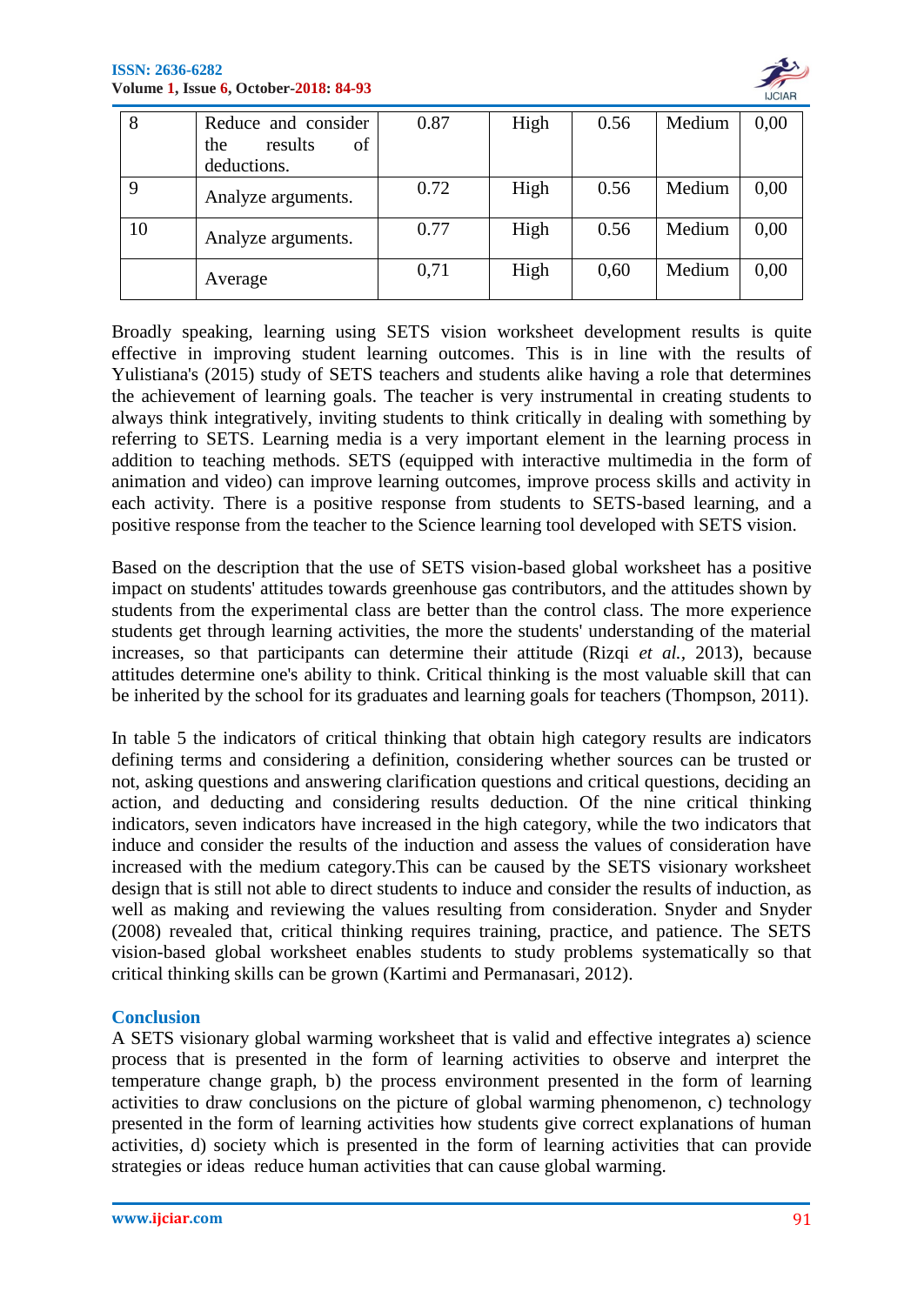

#### **References**

- 1. Arends, R.I. **2008.** Learning to Teach. Yogyakarta: Pustaka Pelajar.
- 2. Astuti, Y. and Setiawan, B. **2013.** Pengembangan lembar kerja siswa (LKS) berbasis pendekatan inkuiri terbimbing dalam pembelajaran kooperatif pada materi kalor. Jurnal Pendidikan IPA Indonesia, **2(1): 88-92.**
- 3. Birdsall, S. **2013.** Reconstructing the Relationship between Science and Education for Sustainability: A Proposed Framework of Learning. International Journal of Environmental and Science Education, **8(3): 451-478.**
- 4. Damayanti, D.S. **2013.** Pengembangan Lembar Kerja Siswa (LKS) Dengan Pendekatan Inkuiri Terbimbing Untuk Mengoptimalkan Kemampuan Berpikir Kritis Peserta Didik Pada Materi Listrik Dinamis SMA Negeri 3 Purworejo Kelas X Tahun Pelajaran 2012/2013. RADIASI: Jurnal Berkala Pendidikan Fisika, *3***(1): 58-62.**
- 5. Duron, R., Limbach, B. and Waugh, W. **2006.** Critical thinking framework for any discipline. International Journal of Teaching and Learning in Higher Education, **17(2): 160-166.**
- 6. Ennis, H Robert, **1996.** Critical Thinking. University of Illinois: Prentice Hall, Upper Saddle River, New Jersey 07458.
- 7. Farenkel, J.R. and Norman, E.W. **2006.** How to Design and Evaluate Research in Education. New York: The McGraw-Hill Companies.
- 8. Hadzigeorgiou, Y. and Skoumios, M. **2013.** The Development of Environmental Awareness through School Science: Problems and Possibilities. International Journal of Environmental and Science Education, **8(3): 405-426.**
- 9. Hake, R.R. **2000.** Interactive-engagement vs traditional methods: A six thousand student survey of mechanics test data for introductory physics courses. American Journal of Physics, **66: 64-74.**
- 10. Kartimi and Liliasari. **2012.** Pengembangan Alat Ukur Berpikir Kritis pada Konsep Termokimia untuk Siswa SMA Peringkat Atas dan Menengah. Jurnal Pendidikan IPA Indonesia, **1(1): 21-26.**
- 11. Kartimi, L. and Permanasari, A. **2012.** Developmentof Critical Thinking Measures on Concepts ofHydrocarbon Compounds for High School Studentsin Kuningan District. Journal of MIPA Education, **13(1): 18-25.**
- 12. Meehl, G.A., Washington, W.M., Collins, W.D., Arblaster, J.M., Hu, A., Buja, L.E. and Teng, H. **2005.** How much more global warming and sea level rise?. Science, **307(5716): 1769-1772.**
- 13. Nugraha D. A., Binadja A, Supartono. **2013.** Pengembangan Bahan Ajar Reaksi Redoks Bervisi Sets, Berorientasi Konstruktivistik. Journal of Innovative Science Education, **2 (1): 27-34.**